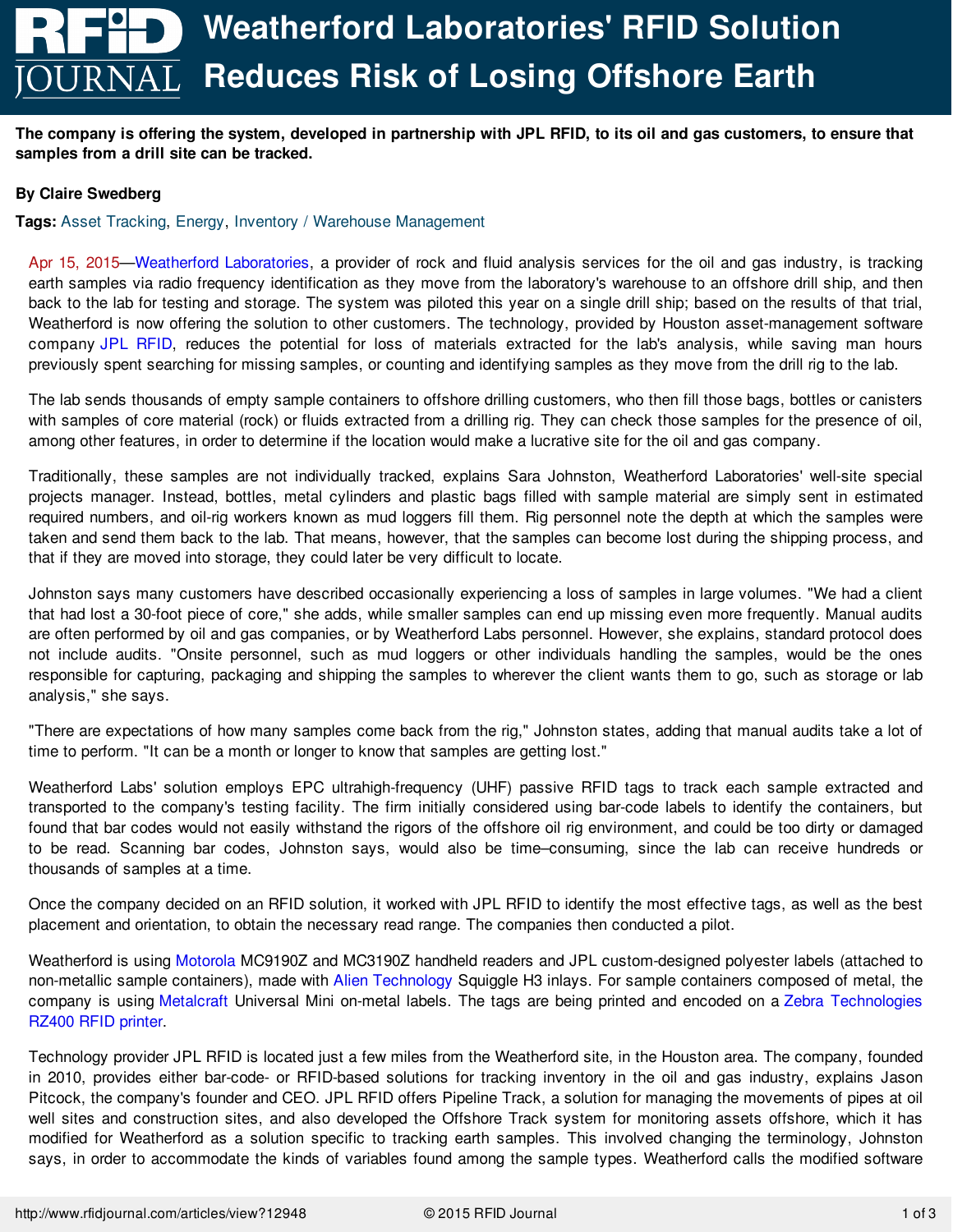## **Weatherford [Laboratories'](/articles/view?10425) RFID Solution DURNAL Reduces Risk of Losing Offshore Earth**

## RockTrac.



**Weatherford** Laboratories' Sara Johnston

JPL RFID needed to customize the tags in order to ensure that they could withstand the oil rig's harsh environment and still be read even if smeared with crude oil or some other material. That consisted of encasing the tag in a polyester cover. JPL worked closely with Weatherford to identify the best location to affix the tag to each item, as well as the best tag orientation, so that they could be interrogated in a wet environment containing a high degree of metal. Between 300 and 1,500 12-inch-long metal cylinders used to capture and store test gasses, for example, can be packed together in a single shipping container, and these must be read using a handheld reader waved near that container.

First, the tags are printed and scanned into the system, to link them with descriptions of each container type (primarily cloth bags, metal cylinders and plastic jars). The containers are then packed into cardboard boxes that are loaded into a larger, appropriately sized shipping container. The tags are interrogated using the handheld devices before they leave the Weatherford warehouse. The software on the handheld captures the

read data and forwards it to the cloud-based server via a Wi-Fi connection, thereby updating each container's status to indicate that it is en route to the offshore drill site.

In addition, labels are attached to the cardboard boxes, as well as to the shipping containers, and those tag ID numbers are married to the IDs of all empty containers loaded within. In that way, when a shipping container's tag is read, all other tag IDs are automatically included in the software update regarding that shipment.

The loaded crates of empty sample containers are transported to the port, where a crane transfers them to a vessel that travels from the shore to the offshore oilrig. At that time, the containers' tag IDs are read by individuals loading them onto the vessel.

Once on the oil rig, the sample containers are removed from the shipping container. Weatherford field staff stationed on the rig read the tag IDs using another handheld unit, in order to update the cloud-based software that they have been received. Because there is limited Wi-Fi access on the vessel, that data is stored on the handheld software and is submitted once a Wi-Fi connection becomes available. Rig personnel then send an e-mail to update the inventory status as "captured," which lets Weatherford Labs know that those specific samples have been collected.

Once the containers are filled with earth samples, the tags are read again, thereby indicating that they are filled, and another read event takes place as they are returned to a shipping container and loaded onto the shore vessel. Additionally, onsite personnel record the depth and GPS coordinates of the specific hole from which the sample was extracted, and link that information to the tag ID number. Weatherford can then access that data on the cloud-based server to find out the exact type and number of samples on their way.

When Weatherford receives those containers, workers can then the tags once more, confirming which items have been delivered. If laboratory personnel are seeking a specific sample, they can put the handheld reader in Geiger counter mode and walk around the shipping containers until the reader emits an audible tone, indicating that the correct sample's tag has been detected.

In the event that a sample needs to be saved after being tested, it can be moved into the laboratory's warehouse, and can later be located via the handheld's Geiger counter function. In this case, a staff member could input a specific item's ID number or description and then carry the reader around the area in which samples are stored until the device's software detects a read from that item's tag.

After 10 months of testing, the system was taken live on a single drill ship in January of this year. According to Johnston, Weatherford now intends to implement this RFID solution at all of its 43 locations worldwide, many of which serve clients both offshore and on land.

With the [technology,](file:///articles/view?12948) Johnston reports, the company expects to reduce its rate of sample loss by 95 percent. This is due, in part, to the fact that if sample containers are unaccounted for at one point in the movement offshore and back, the software knows the point at which they went missing. The savings based on reduced losses will be significant, she adds, since the equipment used to extract the samples of underwater earth costs hundreds of thousands of dollars a day to operate. As such, drilling for additional samples can be very expensive.